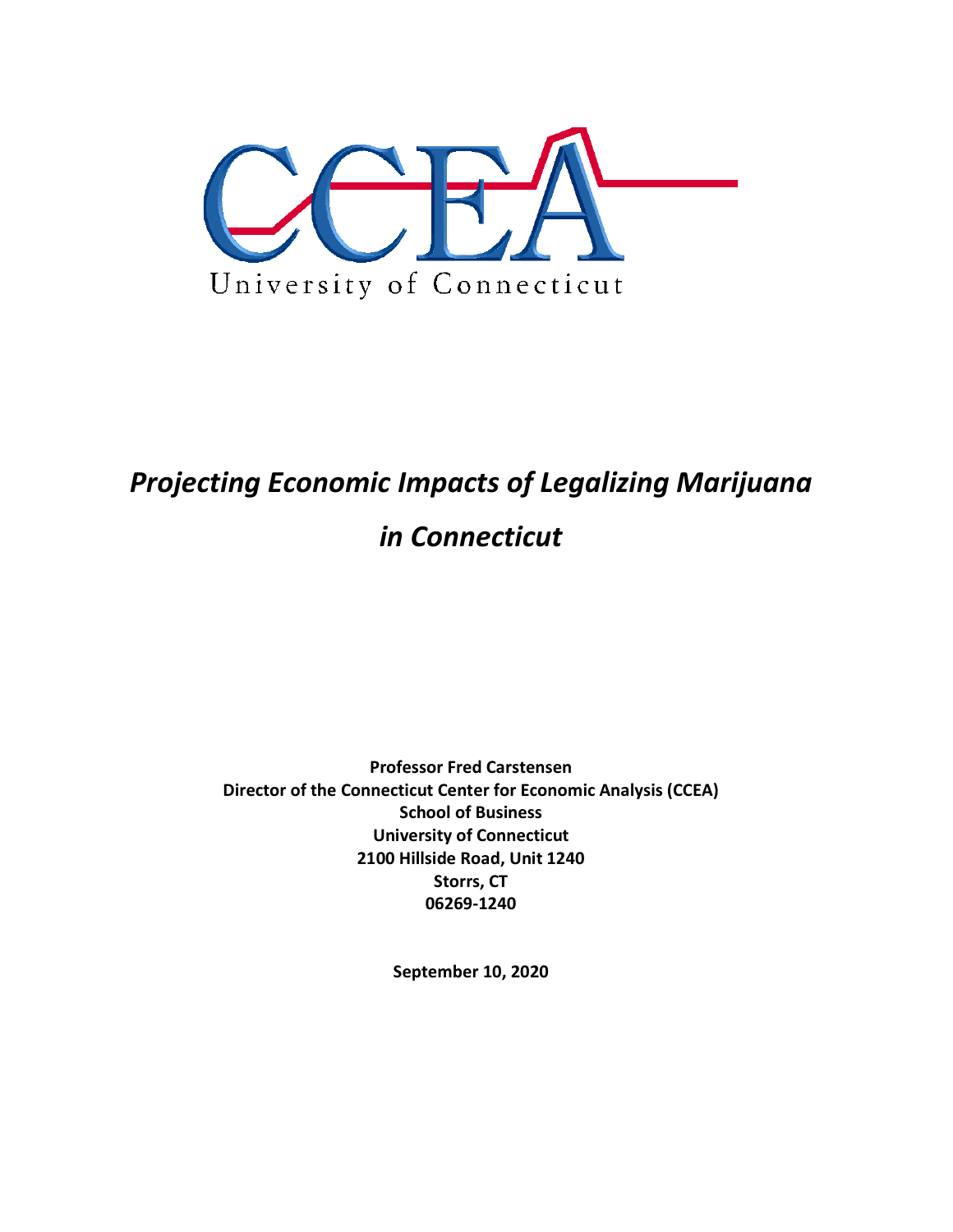## Executive Summary

*Core findings: CCEA projects, depending on which tax regime Connecticut adopts and how the state chooses to spend those new revenues, legalization generating direct state tax revenues growing from* the range of \$35-\$48 million in the first year of operations to \$188-\$223 million in year five. Including *indirect and induced impacts, CCEA predicts total state tax revenues reaching \$235-\$314 million in the fifth year. Aggregate new state tax revenues over five years range from \$784 to \$952 million (See* Table 6). In addition, direct local tax revenue is projected at \$71 million over five years, with \$21 *million in year five alone. New employment expands from the range of 5,669-7,418 in year one of operations to 10,424-17,462 in year five. Also, in year five, state GDP grows between \$953 million to \$1,737 million, depending on the scenario. Higher impacts result if the state chooses to expand or preserve services in the face of impending fiscal challenges (see Table E-1 below).*

To establish a range of likely economic impacts and fiscal outcomes, this report considers two tax systems and then evaluates two scenarios: one in which the state spends all new net revenues to expand or preserve government services that would otherwise be cut in the face of impending fiscal deficits and one in which it saves all net new revenue (i.e., puts it into a rainy day fund).

A multiple tax policy (MTP) imposes both percentage and per unit taxes; the alternative, a percentage tax policy (PTP), imposes only percentage excise or sales taxes. As currently structured, MTP generates more government revenues. After the first two years, it would result in higher prices than the PTP approach, but given the typical pattern of falling prices as marijuana becomes more readily available, MTP would tend to limit future growth of the legal marijuana market and weaken resulting economic development. MTP taxes become high relative to the pre-tax price, forcing relatively high retail prices; this likely translates into a wider gap between prices in the legal market versus the illegal one. Consumers would both be less likely to buy in-state legal marijuana and less likely to move consumption to legal purchases.

Two scenarios then consider how the state spends the new tax revenues to project the range of likely outcomes. In one scenario, CCEA assumes the state chooses to save all of the new revenues, spending nothing on new state services or maintaining current services, thus minimizing impacts in employment and GDP. In the second scenario, CCEA assumes the state chooses to spend all new revenues on expanded state services — or on preserving services that would otherwise be cut, thereby maximizing economic impacts. Realistically, the latter scenario is closer to the likely outcome, given large deficits that Connecticut faces in the next few fiscal years. Providing both scenarios permits full understanding of the range of potential outcomes and clearly establishes that even the pessimistic scenario for legalization  $-$  where the state absorbs all new revenues  $-$  is a solid choice in terms of job creation, growth in state GDP, and benefits to Connecticut's fiscal health.

Table E-1 summarizes the impacts of legalization under the MTP, including fixed taxes per gram. In year zero, cannabis businesses would perform necessary start-up preparations, but cannabis distribution would not begin until year one. The final line provides annual revenue impacts if the state spends the new revenues to preserve or create new services, which generate the incremental revenues shown on that line.

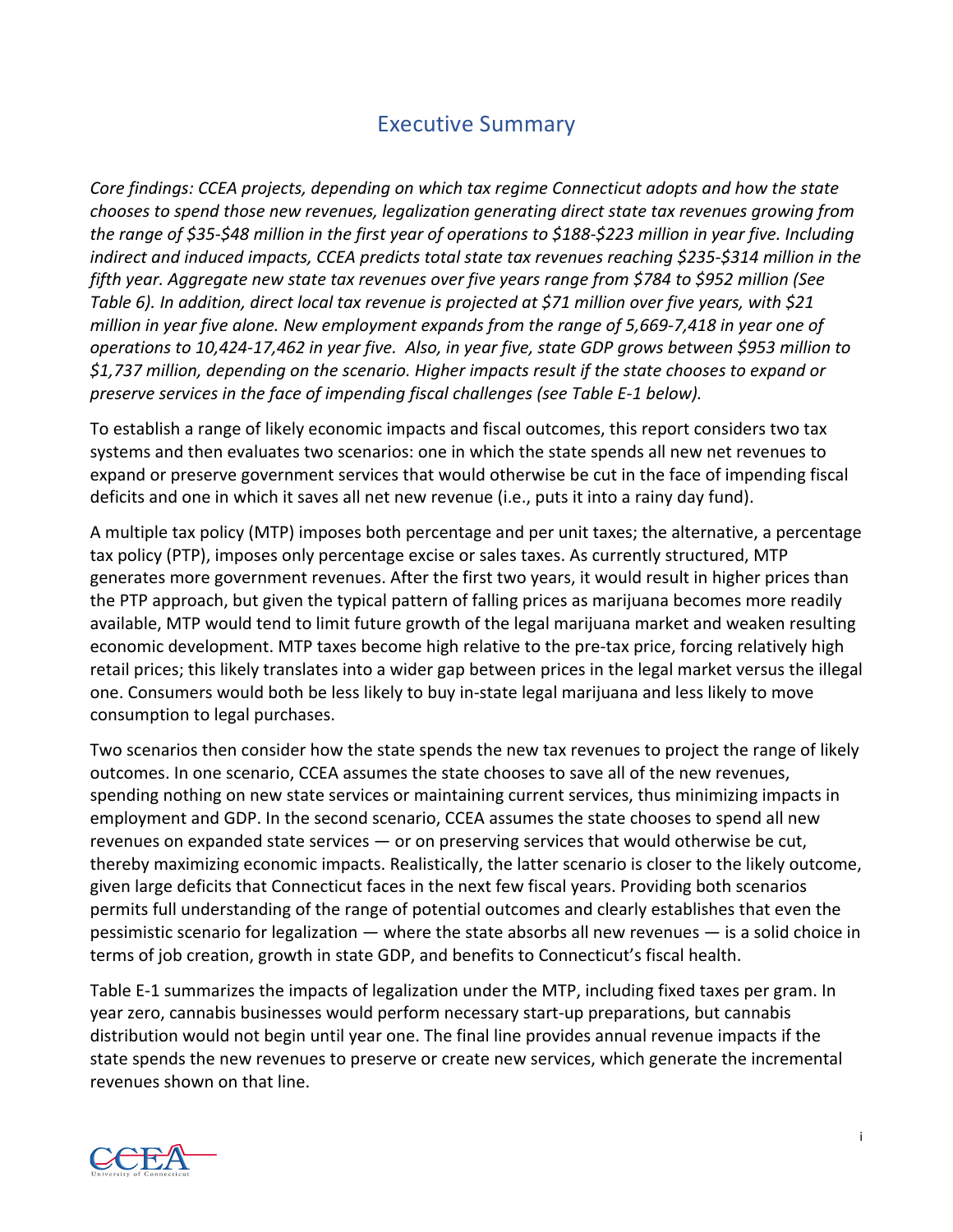*No* matter which tax regime the state chooses and no matter how it spends the new revenues, *legalization will generate significant job creation, strong growth in GDP, and hundreds of millions in new tax revenues. In the face of the challenge of recovering from the COVID-19 pandemic, legalization offers a path to a stronger recovery.*

See the full report below for a detailed delineation of the CCEA analysis.

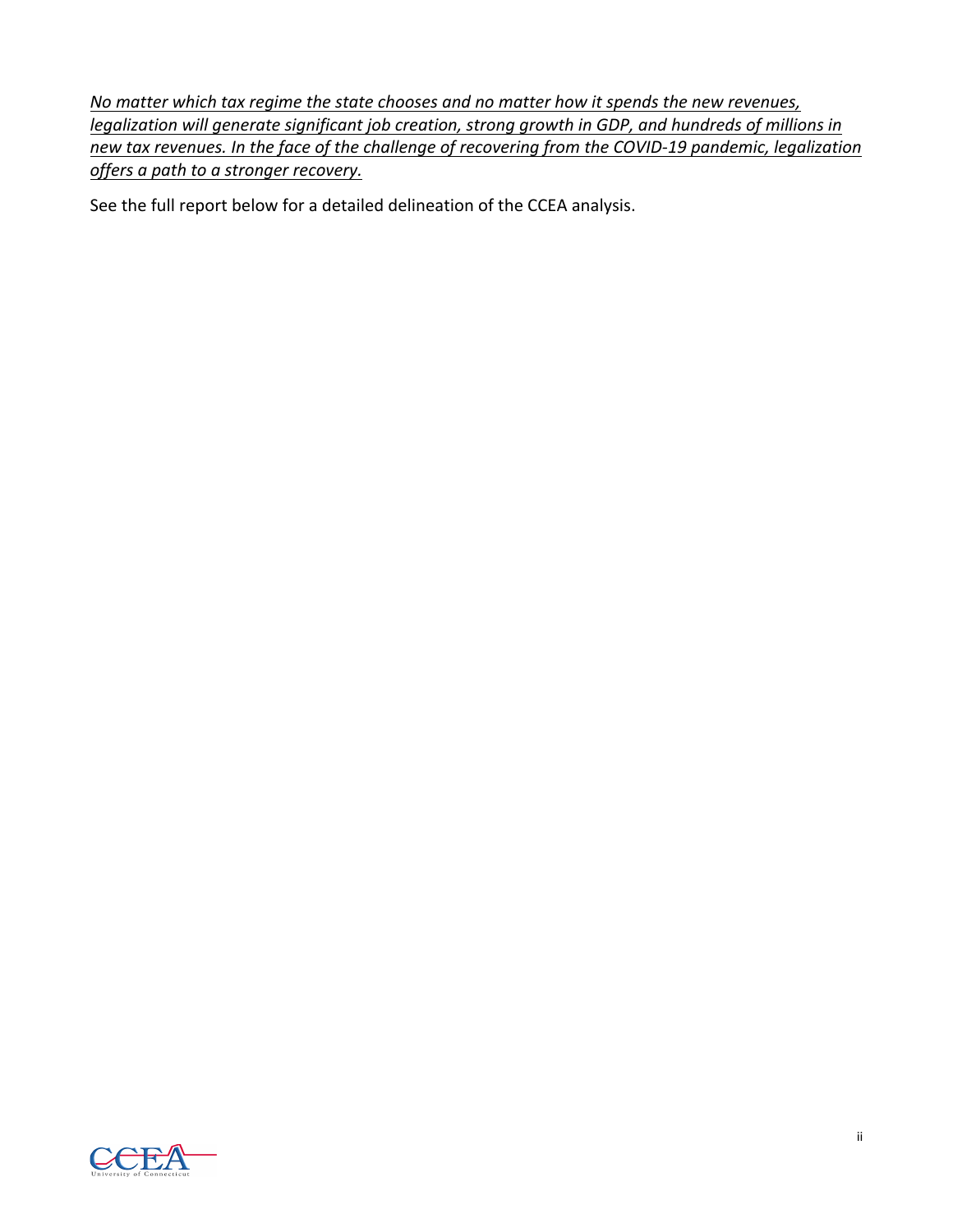#### **Table E-1: Summary Annual Economic Impacts of Connecticut Legalizing Marijuana, MTP**

| <b>Year of Operations</b>                                        | Start-up | $\mathbf{1}$ | $\overline{2}$ | 3       | 4       | 5       |
|------------------------------------------------------------------|----------|--------------|----------------|---------|---------|---------|
| Employment impact (new or<br>preserved jobs)/years               | 2021     | 2022         | 2023           | 2024    | 2025    | 2026    |
| Government saves all net tax<br>revenues*                        | 1,869    | 5,686        | 7,212          | 8,358   | 8,440   | 10,424  |
| Government spends all tax net<br>revenue                         | 2,111    | 7,238        | 10,242         | 12,879  | 14,151  | 17,462  |
|                                                                  |          |              |                |         |         |         |
| Added GDP (Millions Current \$)                                  |          |              |                |         |         |         |
| Government saves all net tax<br>revenues                         | 189.9    | 497.3        | 620.0          | 718.3   | 707.7   | 953.2   |
| Government spends all tax net<br>revenue                         | 213.7    | 653.0        | 932.4          | 1,197.2 | 1,327.9 | 1,737.2 |
| <b>Added Personal Disposable</b><br>Income (Millions Current \$) |          |              |                |         |         |         |
| Government saves all net tax<br>revenues                         | 127      | 331          | 432            | 522     | 542     | 729     |
| Government spends all tax net<br>revenue                         | 142      | 437          | 653            | 872     | 1,015   | 1,340   |
|                                                                  |          |              |                |         |         |         |
| <b>Fiscal Impacts if Revenue Saved</b><br>(Millions Current \$)  |          |              |                |         |         |         |
| Direct state taxes                                               |          | 35.20        | 86.70          | 139.10  | 185.10  | 223.10  |
| Indirect state taxes                                             | 9.01     | 21.92        | 27.82          | 32.77   | 32.86   | 47.69   |
| Total state revenues                                             | 9.01     | 57.12        | 114.52         | 171.87  | 217.96  | 270.79  |
| State expenditures                                               | 1.27     | 3.99         | 6.22           | 8.04    | 8.98    | 10.89   |
| Net state savings                                                | 7.74     | 53.13        | 108.30         | 163.83  | 208.98  | 259.90  |
| Gross fiscal impacts if revenue is<br>spent/jobs preserved       | 10.12    | 64.42        | 129.67         | 195.71  | 249.74  | 313.82  |

Note: \*These are tax revenues generated by the project net of any state government expenditures required to bring the initiative to fruition. Alternatively, the following line projects what would happen if governments rather than saving these funds spent them either on new initiatives or preservation of existing operations which would have otherwise had to be cut.

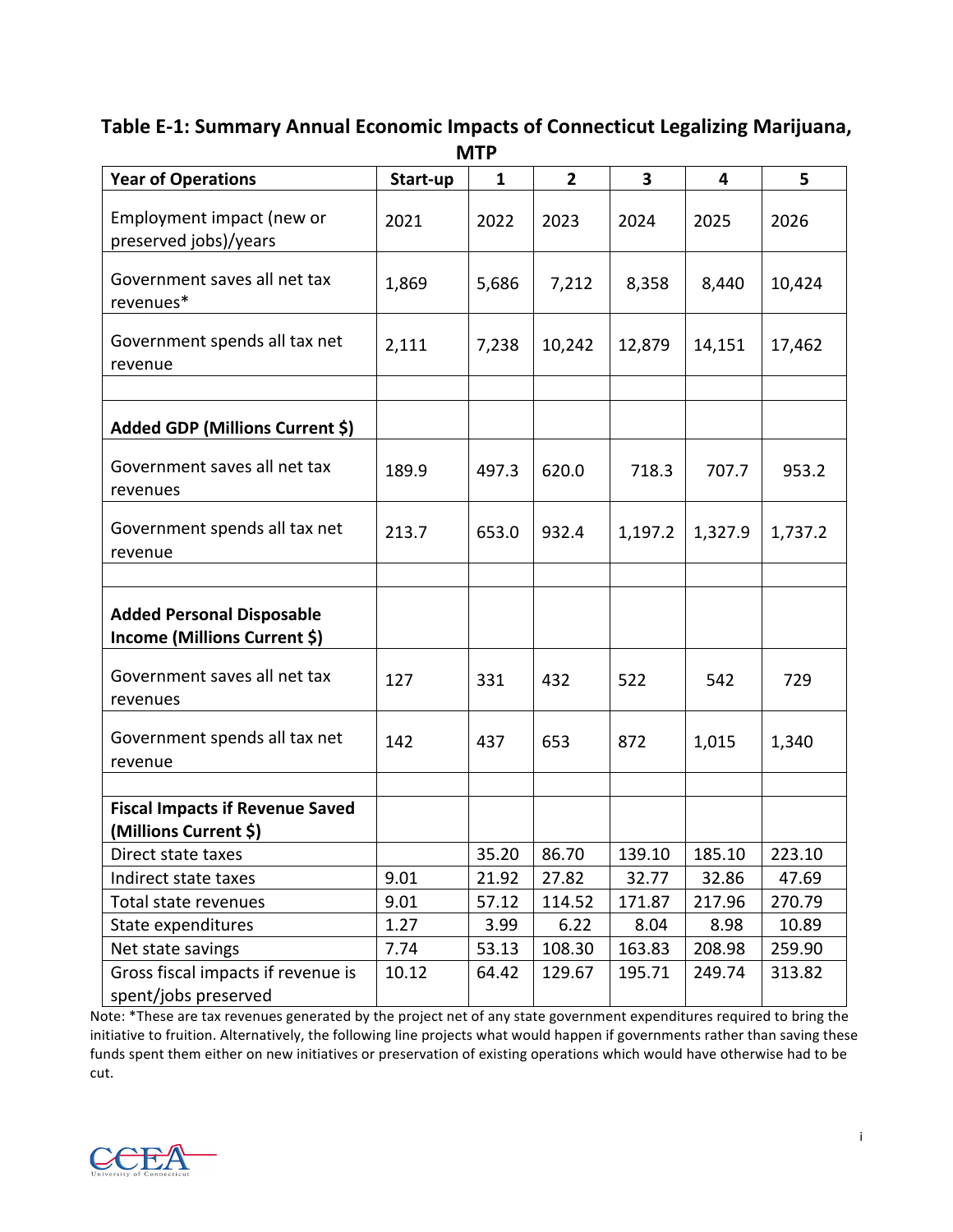## Contents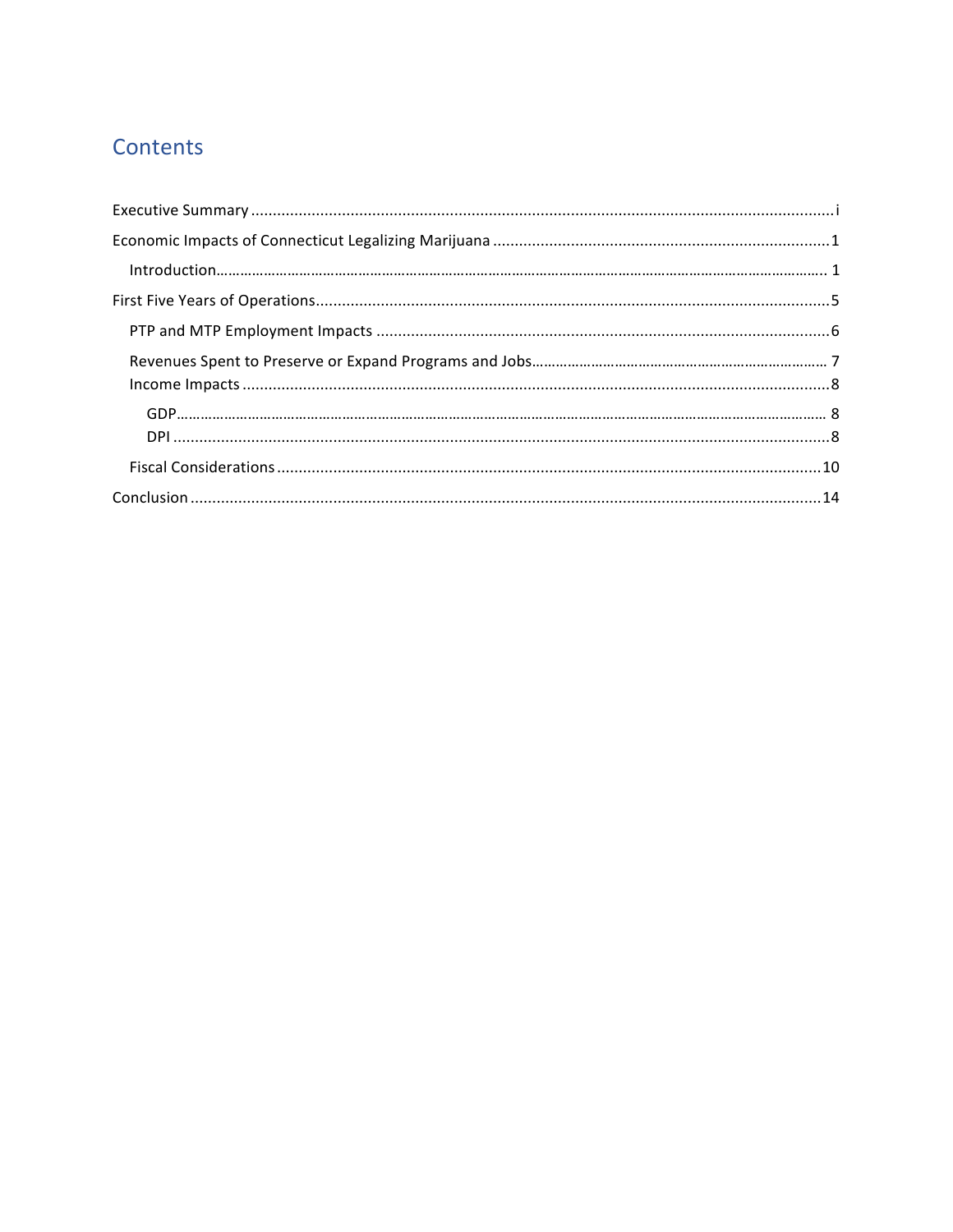## *Projecting Economic Impacts of Legalizing Marijuana in Connecticut*

#### Introduction

Connecticut citizens now have easy access to legal marijuana in neighboring states as well as an active illicit market in the state; legalization would significantly reframe cannabis consumption, delivering multiple benefits. CCEA projects the dynamic economic impacts of legalization and development of cannabis production and retailing within Connecticut will:

- divert illicit purchases of marijuana to licit markets;
- transfer out-of-state purchases into the state; and
- impose quality controls in markets for adult marijuana consumption.

In this report, CCEA examines two approaches to taxation of adult marijuana sales in wholesale and retail markets. Gov. Ned Lamont's 2020 bill, SB 16, proposed fixed taxes per gram at \$1.25 on dry flower and \$0.50 on trim,<sup>1</sup> in addition to the usual 6.35% state sales tax and municipal tax rates of 3%. An alternative approach is a straightforward percentage tax that combines state sales tax with a special 20% tax at retail and a 3% municipal tax where sales occur, for an aggregate percentage tax of 29.35%. To project dynamics in the cannabis market (adult consumption and medical consumption) of the two tax frameworks, CCEA assumes that per capita Connecticut retail market growth from legalization over the next five years will grow at the same pace as Colorado's markets did from legalization there.

Proceeding from this base, CCEA developed expansion paths of wholesale and retail sales for these products under the two differing taxation frameworks. Fixed taxes per gram mean that effective percentage tax rates on marijuana rise with falling prices and vice versa. That means that the lower the price, *the higher tax burden* that impacts consumer behavior: it reduces demand relative to a simple percentage tax. Because this tax proposal contains a mix of fixed and variable tax rates, CCEA refers to it as the Multiple Tax Proposal (MTP).

The alternative tax structure would impose the same 6.35% state and 3% municipal sales taxes, supplemented by a further 20% tax on retail sales. In this case, effective tax rates are a constant share of retail prices — i.e., taxes are *a constant relative burden.* As with all set percentage sales tax rates, government revenues bear the brunt of variations in final prices. CCEA refers to this tax system as Percentage Tax Proposal (PTP).

In assessing market behavior since 2014, CCEA drew upon actual market experience in Colorado. Basically, Connecticut residents are assumed to participate in licit marijuana consumption at the same pace as Coloradoans have while expecting the same rate of reduction in prices as more retail outlets become available. During the first five years of operations,

 $1$  SB 16 also proposed a \$0.28 tax per gram of wet cannabis, which is excluded from this study due to data shortcomings.

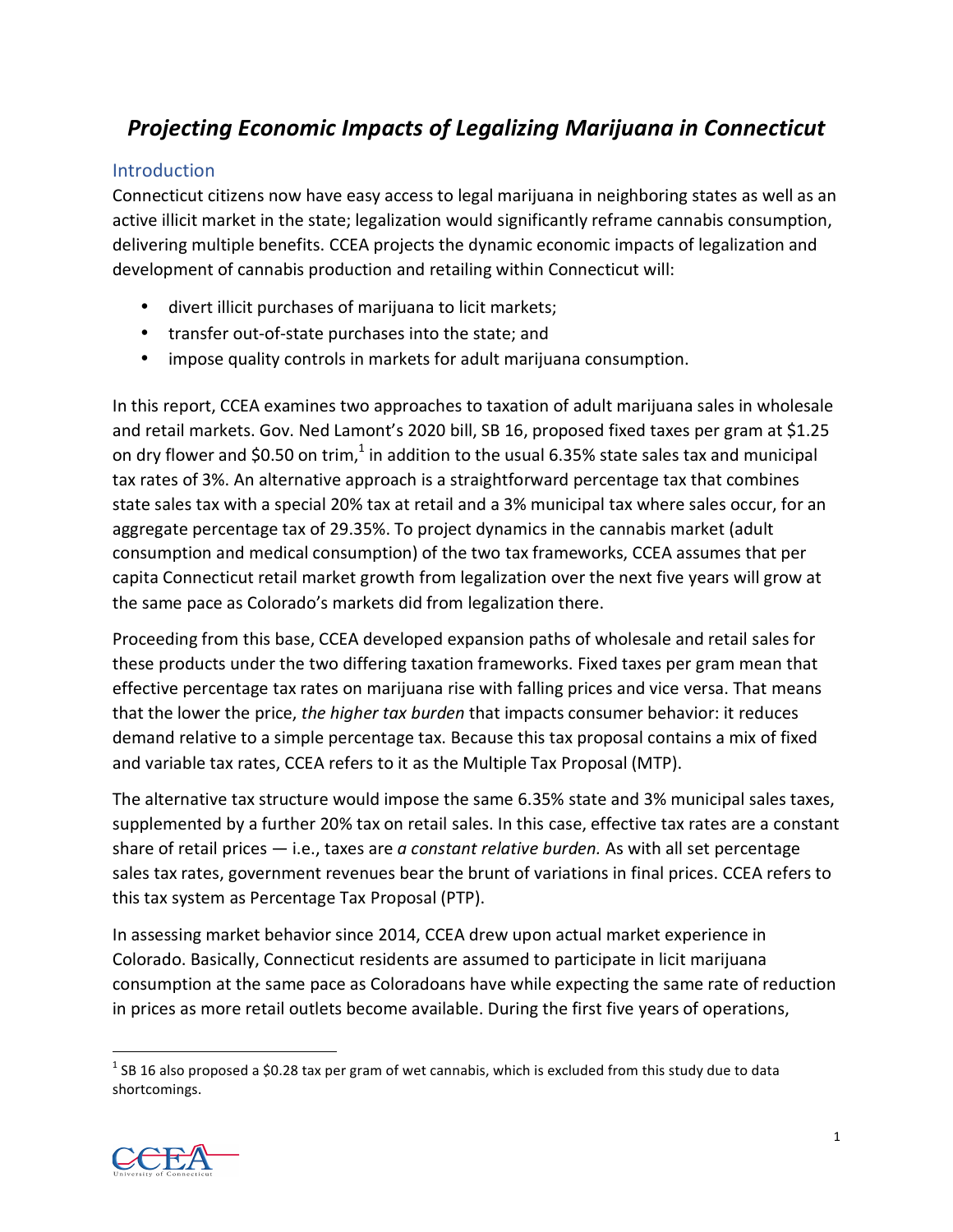market prices of cannabis declined in Colorado; CCEA assumes Connecticut prices will follow the same dynamic.<sup>2</sup>

The two tax frameworks on Connecticut's marijuana market outlined above have different implications for state and local government revenues raised directly from marijuana sales, in addition to pricing pressures imposed on consumers, as noted in Table 1.

| <b>Year of Operations</b>           | $\mathbf{1}$ | $\overline{2}$ | 3     | 4     | 5     |
|-------------------------------------|--------------|----------------|-------|-------|-------|
| <b>PTP</b>                          |              |                |       |       |       |
| Connecticut retail sales, pre-taxes | 180.7        | 336.9          | 496.6 | 631.0 | 713.2 |
| 20% ad valorem (percentage) tax     | 36.1         | 67.4           | 99.3  | 126.2 | 142.6 |
| 6.35% sales tax                     | 11.5         | 21.4           | 31.5  | 40.1  | 45.3  |
| State excise and sales tax revenues | 47.6         | 88.8           | 130.9 | 166.3 | 187.9 |
| 3% local tax                        | 5.4          | 10.1           | 14.9  | 18.9  | 21.4  |
| Total direct cannabis tax revenue   | 53.0         | 98.9           | 145.8 | 185.2 | 209.3 |
| Effective total tax rate (%)        | 29.35        | 29.35          | 29.35 | 29.35 | 29.35 |
| <b>MTP</b>                          |              |                |       |       |       |
| Connecticut retail sales, pre-taxes | 180.7        | 336.9          | 496.6 | 631.0 | 713.2 |
| Bud and trim excise tax revenues    | 23.7         | 65.3           | 107.6 | 145.0 | 177.8 |
| 6.35% sales tax                     | 11.5         | 21.4           | 31.5  | 40.1  | 45.3  |
| State excise and sales tax revenues | 35.2         | 86.7           | 139.1 | 185.1 | 223.1 |
| 3% local tax                        | 5.4          | 10.1           | 14.9  | 18.9  | 21.4  |
| Total direct cannabis tax revenues  | 40.6         | 96.8           | 154.0 | 204.0 | 244.5 |
| Total effective tax revenue (%)     | 22.5         | 28.7           | 31.0  | 32.3  | 34.3  |

| Table 1: Direct Taxes from Licit Connecticut Marijuana Sales, Years 1-5 |  |
|-------------------------------------------------------------------------|--|
| (Millions of Current \$)                                                |  |

Note: This table shows no consumer reaction to higher prices in the MTP case relative to PTP after year two. The



 $\overline{a}$ 

 $2$  Colorado's pre-legalization use rate was lower than the current situation in Connecticut. In addition, Connecticut has large populations near its borders with New York and Rhode Island, where adult-use marijuana is not yet legal. Thus, modeling on the basis of the Colorado experience is conservative relative to what the situation is likely to be due to larger in-state demand and more demand from border residents.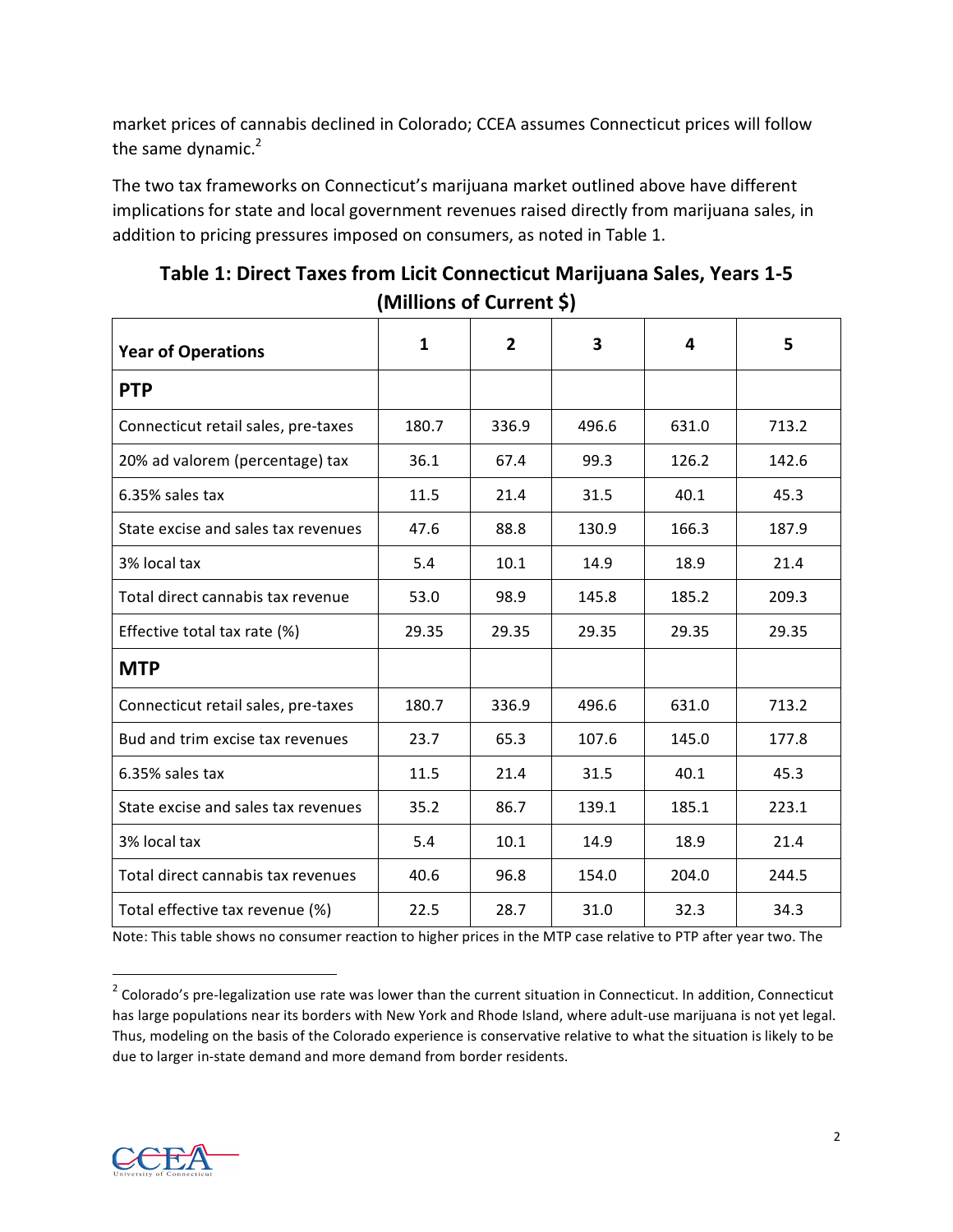literature suggests that likely reactions would be \$4,000 — too small to show in the table.

Effective tax rates under the PTP alternative remain constant at 29.35% of pre-tax sales prices. The MTP system results in a lower effective tax rate the first two years — the time when legal cannabis prices have been highest and when consumers are transitioning to new stores from the illicit market or out-of-state stores. After that, PTP imposes the lower effective tax rate. In the first two years, the proposed MTP rates are best positioned to encourage movement of consumption from illicit to licit markets or discourage out-of-state purchases. In subsequent years, PTP holds the advantage over MTP and can be expected to result in fewer out-of-state purchases and thus more economic growth than with MTP.

The MTP approach raises more revenues for the state government, amounting to \$139.1 million in year three to \$223.1 million in year five. For the most price-sensitive consumers, the higher tax rate may result in more out-of-state or illicit purchases.

In addition to adult marijuana retail sales are medical marijuana sales, which swell producer revenues as noted in Table 2, which includes pre-tax sales projection by year. Connecticut's 2021 demand for medical marijuana is expected to be slightly above a third of sales of its adult marijuana consumption. What qualifies as medical marijuana is highly controlled by the legislature, so changes can occur. Legal medical cannabis sales are already established in Connecticut. Based on projections from Colorado, which also had a medical cannabis program before legalization, we anticipate an initial surge in medical cannabis sales, followed by a decrease in later years.

**Table 2: Retail, Medical, and Connecticut Expected Pre-Tax Sales (Millions Current \$)**

| <b>Year of Operations</b>   |       |       | З     | 4     | 5     |
|-----------------------------|-------|-------|-------|-------|-------|
|                             |       |       |       |       |       |
| Connecticut adult-use sales | 180.7 | 336.9 | 496.6 | 631.0 | 713.2 |
| Connecticut medical sales   | 119.7 | 147.7 | 146.7 | 148.6 | 118.6 |
| Total marijuana sales       | 300.4 | 484.5 | 643.3 | 779.7 | 831.8 |

CCEA's analysis looks at market reactions not only directly but also through the general dynamic equilibrium model REMI (Regional Economic Models, Inc.)<sup>3</sup> provides  $-$  one that projects the future impacts from each tax structure. This approach broadens the analysis to include impacts of Connecticut start-up costs prior to marijuana production as well as

 $3$  See the Appendix for an explanation of REMI.

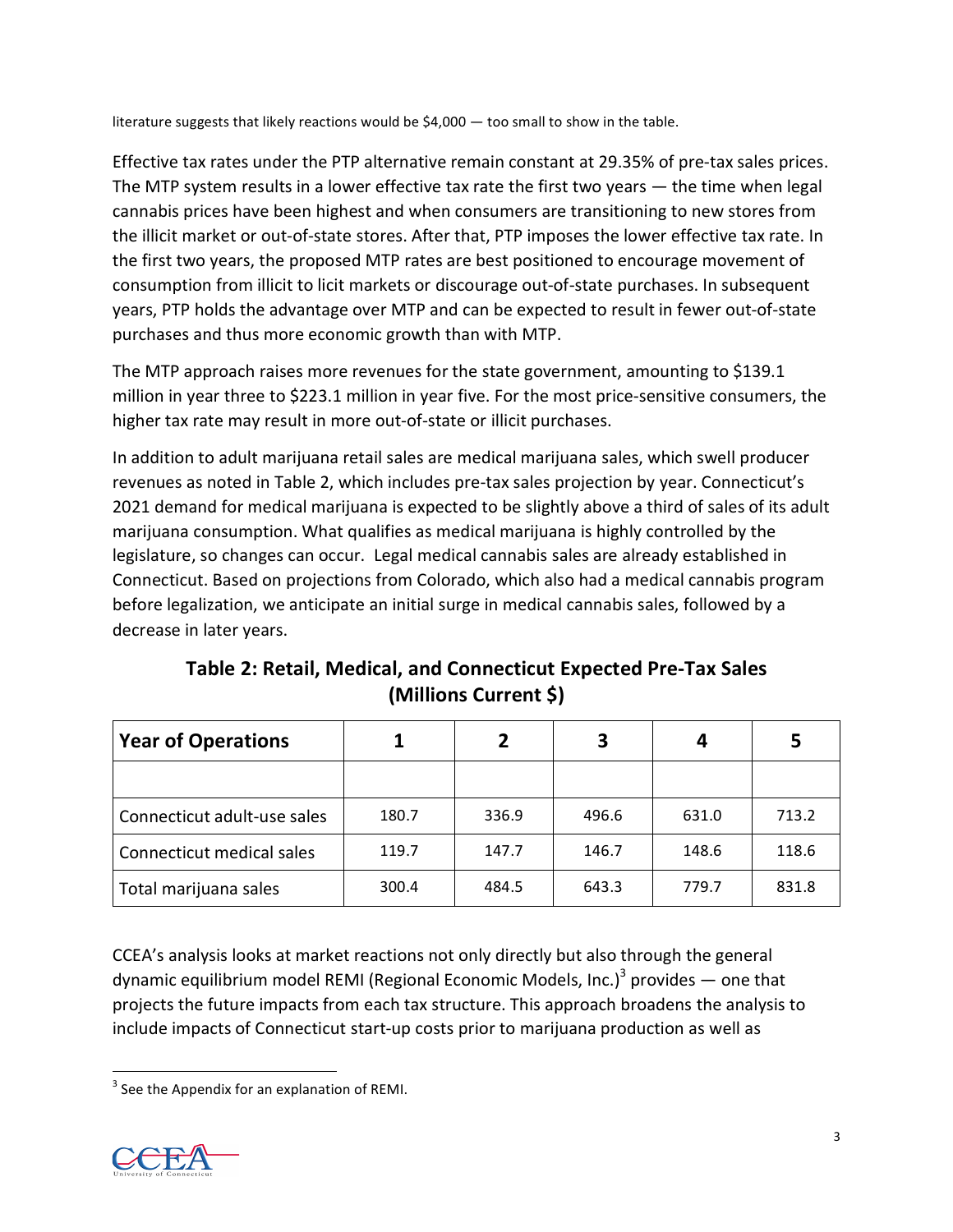operational linkages throughout the Connecticut economy. It is, therefore, a better, more holistic approach upon which to base emerging policies.

This analysis begins with estimates of the capitalization of the industry in Connecticut followed by operations. Because marijuana production and consumption have been legalized in Canada, four large producers, capitalized at over \$18.5 billion, are traded publicly on the Toronto Stock Exchange. From their public information, CCEA has estimated an industry capital output ratio of 1.2587 relative to pre-tax industry sales. This is a conservative approach because it only includes investments by successful firms that have experienced rapid growth. Capital expenditures by others who may have invested unwisely and failed are excluded.

Based on the last line of Table 2 and using the above ratio, annual expected capitalization is significant, as Table 3 shows. Conservatively, CCEA has assumed perfect foresight by investors — that is, the new processing facilities are finished just in time to meet expanding market demands. CCEA allocated half the capitalization to plants and buildings, i.e., "non-residential construction," and the other half to machinery and equipment. Because the numerically dominated years refer to operations, year zero (start-up) refers to investments made during the year prior to initial production.

| <b>Year of Operations</b>       | Start-up |       | $\overline{2}$ | 3    | 4    | 5     |
|---------------------------------|----------|-------|----------------|------|------|-------|
|                                 |          |       |                |      |      |       |
| Non-residential<br>construction | 94.5     | 115.9 | 99.9           | 85.8 | 32.8 | 133.3 |
| Machinery and<br>equipment      | 94.5     | 115.9 | 99.9           | 85.8 | 32.8 | 133.3 |

**Table 3: Capitalization of the Connecticut Marijuana Industry, Years 0-5 (Millions \$)**

Note: Aside from the start-up year, the above are simply half of the capital/output ratio times the prior differences in output. Start-up is approximated by half the initial year's output, implying that the other half has already been invested. Investment in the fifth year is based on demand expanding during the sixth year at the annual average *compound rate in the previous five years.*

Similarly, Table 4 delineates the direct impacts into the REMI model operation. This table traces the immediate sector impacts of marijuana consumption in each case. Because manufacturing and processing of marijuana has not yet been integrated as an industry in REMI, CCEA approximates those activities as a mixture of existing industries:

- Electricity power generation (15%)
- Soybean and other processing (9%)
- Pharmaceutical preparations (14%)
- Greenhouse, nursery, and floriculture operations (18%)
- Professional, technical, and scientific services (16%)

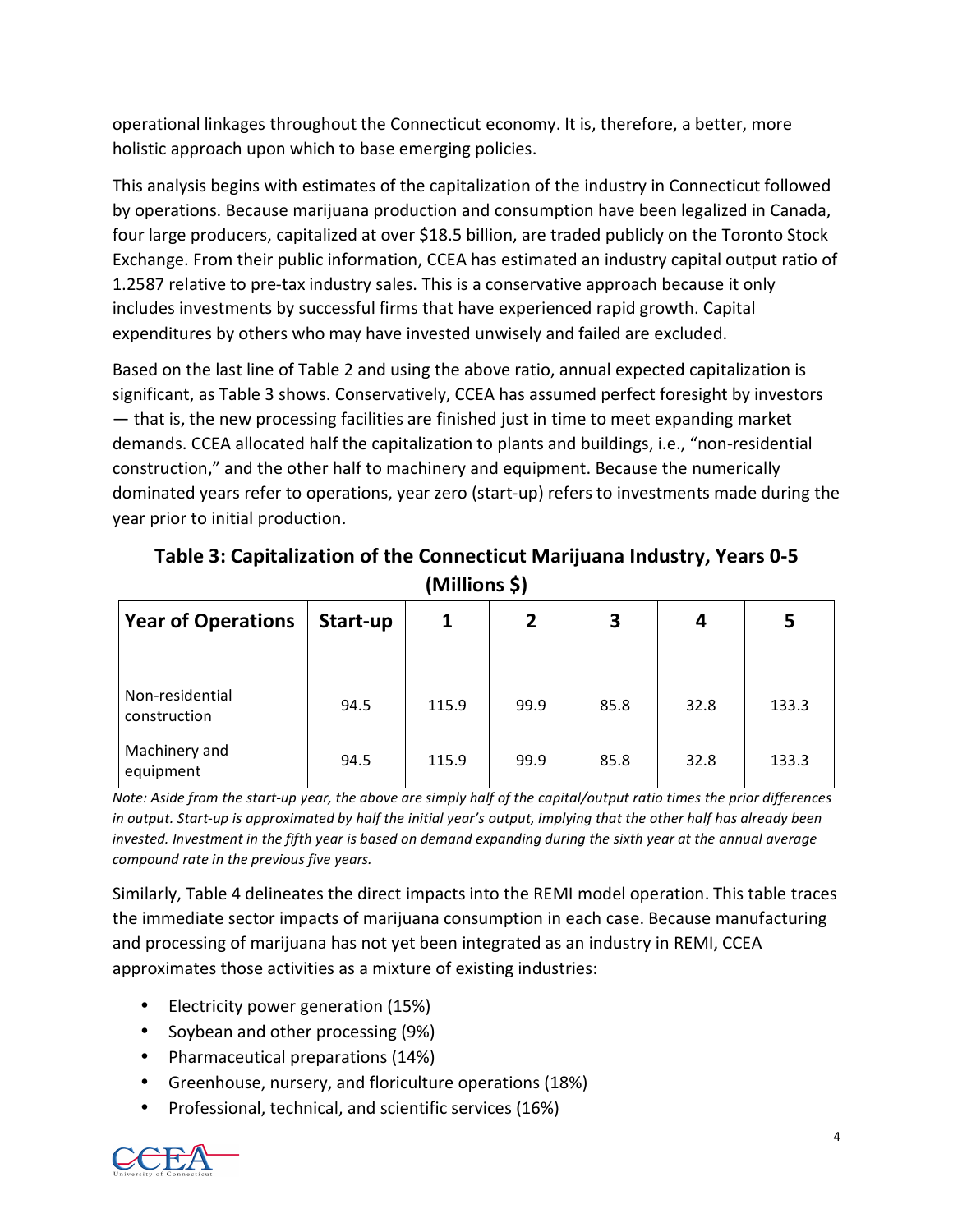- Wholesale margins (18%)
- Other retail margins (10%)

In Connecticut, pharmaceuticals dominate the chemical industry, so parallels with marijuana are stronger there than they would be in states with significant fossil fuel refining.

## **Table 4: Sector Allocation of Marijuana Industry Operations Expenditures (Millions \$)**

| <b>Year of Operations</b>                                  | 1     | $\overline{2}$ | 3     | 4     | 5     |
|------------------------------------------------------------|-------|----------------|-------|-------|-------|
| <b>PTP</b>                                                 |       |                |       |       |       |
| <b>Utilities</b>                                           | 45.1  | 72.7           | 96.5  | 116.9 | 124.8 |
| Manufacturing and processing                               | 123.2 | 198.7          | 263.8 | 319.7 | 341.0 |
| Professional and technical services                        | 48.1  | 77.5           | 102.9 | 124.7 | 133.1 |
| Retail margins                                             | 54.1  | 87.2           | 115.8 | 140.3 | 149.7 |
| Wholesale margins                                          | 30.0  | 48.5           | 64.3  | 78.0  | 83.2  |
| Total                                                      | 300.4 | 484.5          | 643.3 | 779.7 | 831.8 |
| State and local government cannabis tax<br>$revenue - PTP$ | 53.0  | 98.9           | 145.8 | 185.2 | 209.3 |
| State and local government cannabis tax<br>$revenue - MTP$ | 40.4  | 96.4           | 153.1 | 204.0 | 244.5 |

State and local revenues are the direct wholesale and direct retail taxes, as well as, in the MTP case, per unit charges accruing directly to the state and local governments. They do not include any indirect and induced impacts generated later in REMI. Because retail employees have special product knowledge, they enjoy wages better than most others in retail. To accommodate this reality, the CCEA analysis assumed a 12% increment to their average wages.

Total annual government revenues are higher in the MTP case due to the higher levels of taxation — the amounts paid by consumers. Prior to higher taxes, the opposite is true of revenues accruing to both manufacturing and processing and retail margins because the modeling takes into account the contraction of demand caused by the higher taxes.

#### First Five Years of Operations

This section utilizes the most recent version of CCEA's forecasting model of Connecticut, REMI v. 2.4.1, to establish total economic impacts on the state under both PTP and MTP with a parallel variation on each scenario. Usage of this version of REMI assumes a snapback recovery

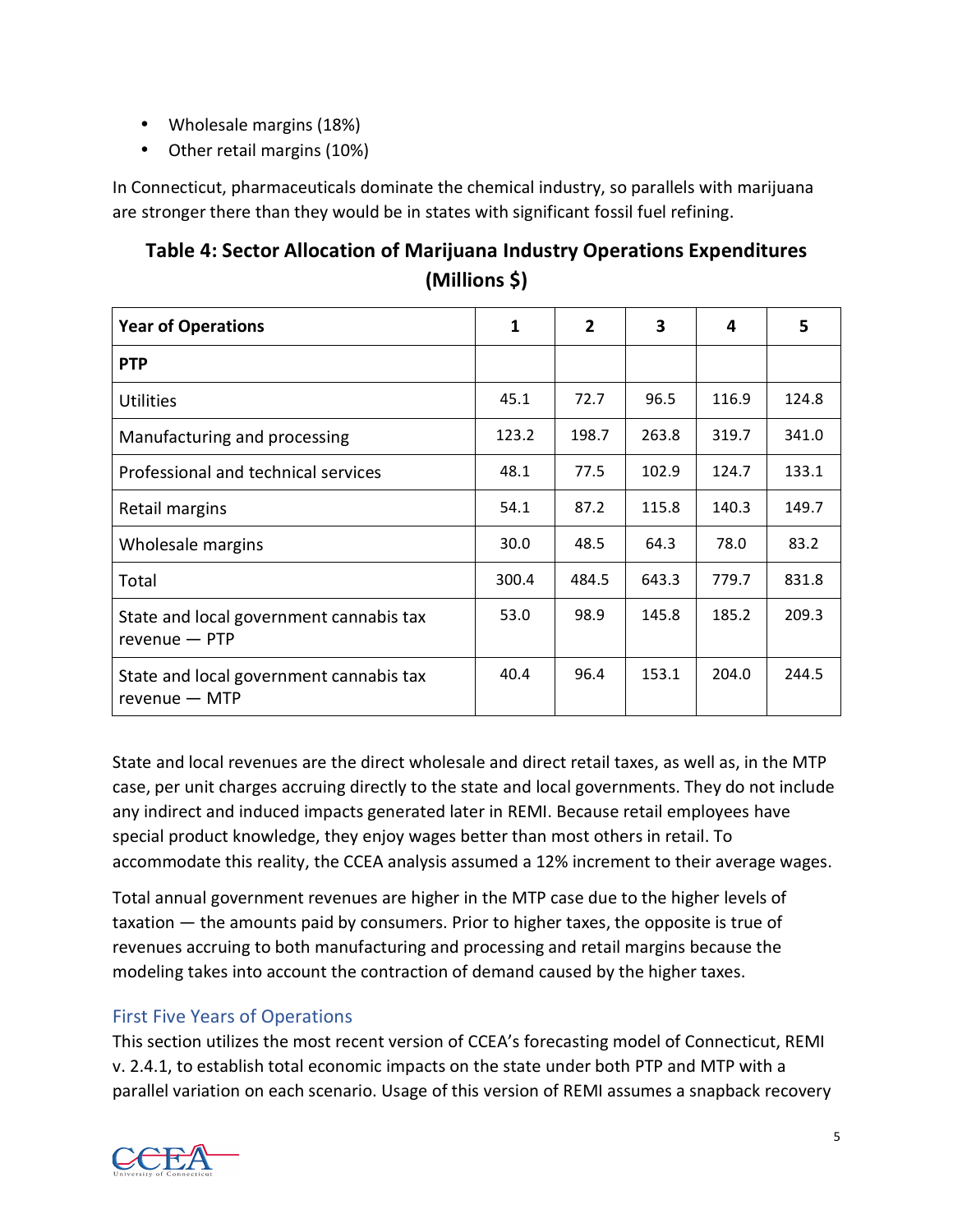within two years. CCEA's own outlook for a slower recovery over 10 years would allow more room in Connecticut for slightly larger impacts and implies that a larger number of the jobs generated by the state spending its incremental revenues would preserve economic activity rather than destroy it through otherwise necessary expenditure cuts. This again underlines the conservative nature of the CCEA projections.

Colorado has set an interesting precedent by earmarking certain marijuana revenues for specific expenditures such as building schools. Without presuming a shift in how the Connecticut Legislature might spend these new revenues, CCEA ran two scenarios to establish the full range of possible impacts — a situation where the state saves all of its new revenues and the more likely situation where the state spends all its incremental revenues for new or preserved services that would otherwise be eliminated by budget cuts. CCEA based state preserved expenditure patterns on its current annual shares.

This section is organized to present the differences between the two tax systems — PTP and MTP — as if all new revenues are saved and none are spent on services, or alternatively where revenues are spent on either new services or services preserved from being cut were it not for the cannabis tax revenue. The first of these is the most conservative set of scenarios that CCEA developed.

#### PTP and MTP Employment Impacts: Revenues Saved

Job opportunities in the marijuana industry, its supply chain, and induced demands from improved incomes are captured for both residents of Connecticut and non-residents. This distinction is important because non-residents pay taxes in the state but demand fewer state and local services than do residents, as well as having different expenditure patterns by locale. Chart 1 illustrates growth in residential and total employment for each of the cases with no incremental matching of state and local government expenditures under each tax system. The differences between total and residential employment are incremental jobs filled by nonresidents.

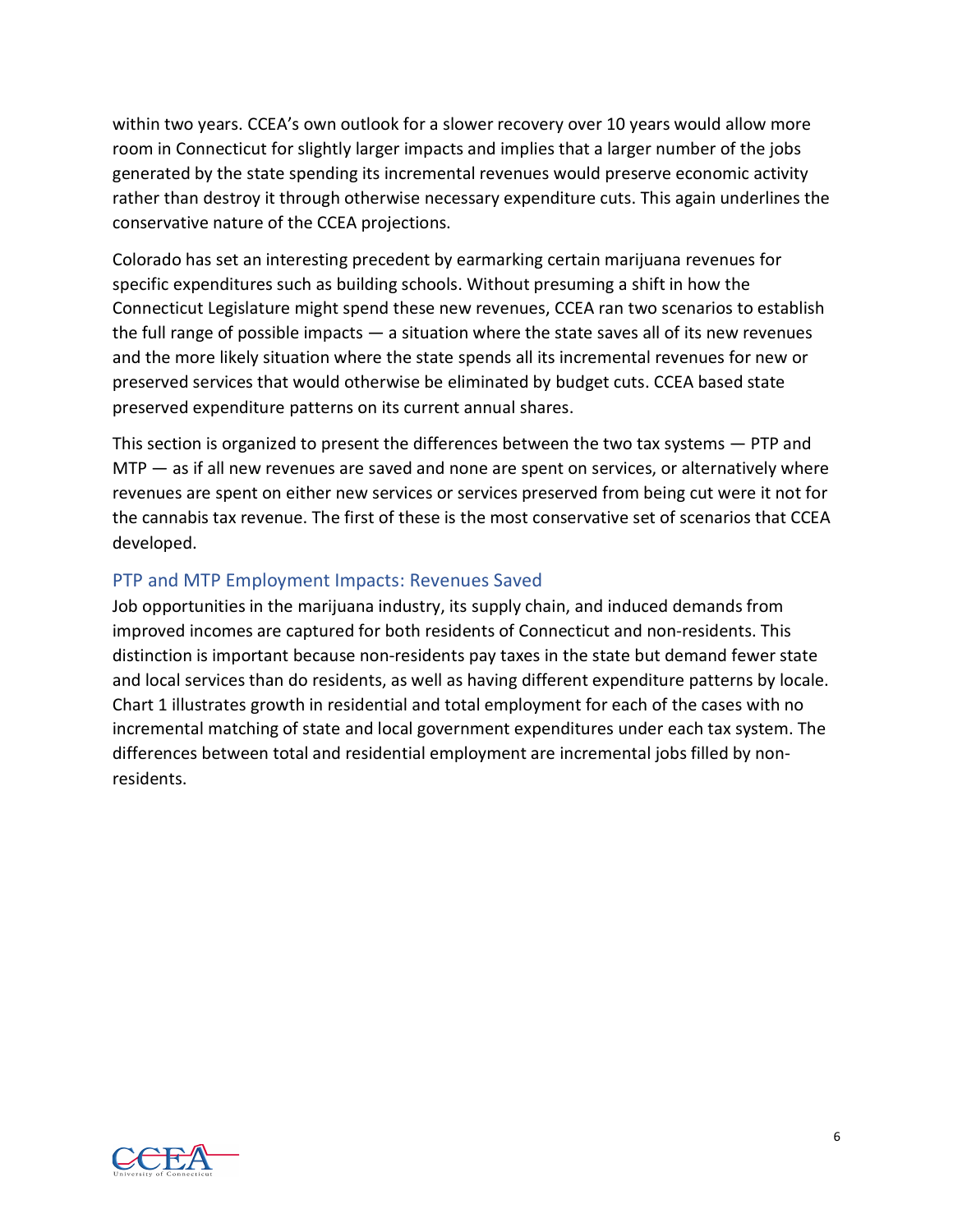



Connecticut jobs under PTP rise from 1,825 during start-up to 10,459 in the fifth year of operations. Of these jobs, Connecticut residents hold 1,729 during the initial year of start-up preparations and 9,830 in the fifth year of operations. During the first two operating years, taxes are generally more onerous under the PTP system than the MTP system, while over the last three years, the opposite is true. This explains why the employment impacts are slightly dissimilar between the two taxation systems, even if governments save rather than spend the additional revenues.

#### Revenues Spent to Preserve or Expand Programs and Jobs

Should Connecticut follow Colorado's pattern and spend some or all of its incremental tax revenues accruing from the marijuana industry and trade, job impacts could be considerably larger. Chart 2 reveals the implications of spending all incremental state revenues.

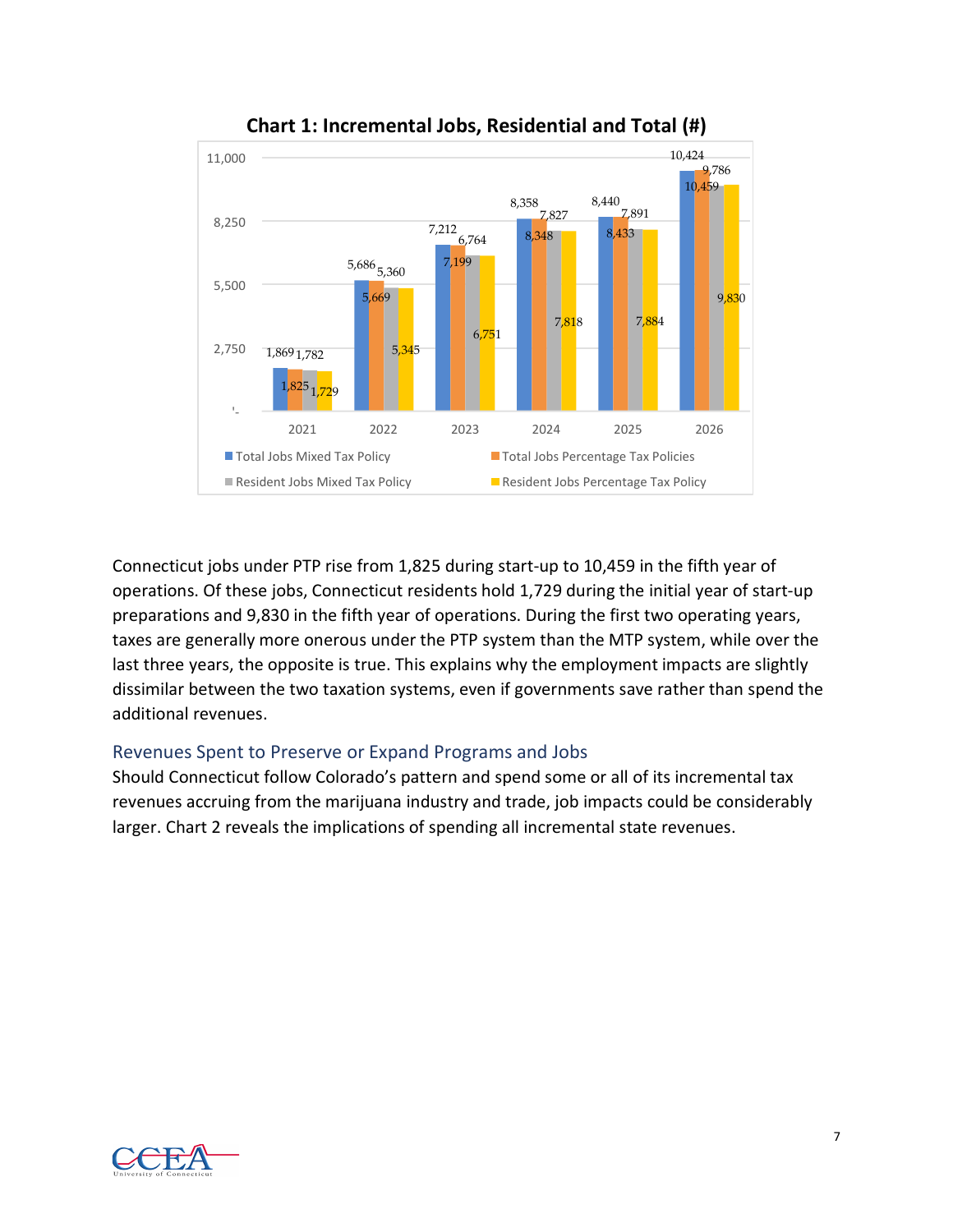

## **Chart 2: Total Job Impacts With and Without State and Local Government Matching Expenditures (#)**

In the PTP case, by 2026 there would be an additional 16,002 jobs in the Connecticut economy, well above the 10,459 without matching spending. Because state revenues from the MTP case are higher, spending those revenues has a larger new and preserved job impact than in the PTP case — from 10,244 jobs if not spent to 17,462 jobs with spending all incremental (the sum of new and preserved) revenues. Spending all the additional revenue illustrates the importance of committing some state and local government expenditures from those revenues generated by shifting from the illicit to licit marijuana trade. The results are based on the expansion of general government expenditures or, more likely, a smaller contraction of expenditures than would otherwise be necessitated due to falling state revenue and thus budget cuts. It is possible to tailor those expenditures to encourage further growth of the economy.

#### Income Impacts

Economists use several metrics to measure income impacts. Gross Domestic Product (GDP) measures economic growth prior to depreciation. Because only the sum of the value added at each stage in the supply chain through to final purchase is included, it avoids double counting. It is not a perfect measure because environmental costs or benefits are frequently overlooked. Growth in personal income measures how individuals in society are faring, and net of personal income presents a measure of the increased freedom of consumers generated by growth.

#### GDP

Chart 3 captures incremental impacts on current-dollar GDP. By 2025, impacts in the MTP case nearly double from state and local governments matching spending with their marijuana trade tax collections. Over time, annual GDP increases are disproportionate to employment because

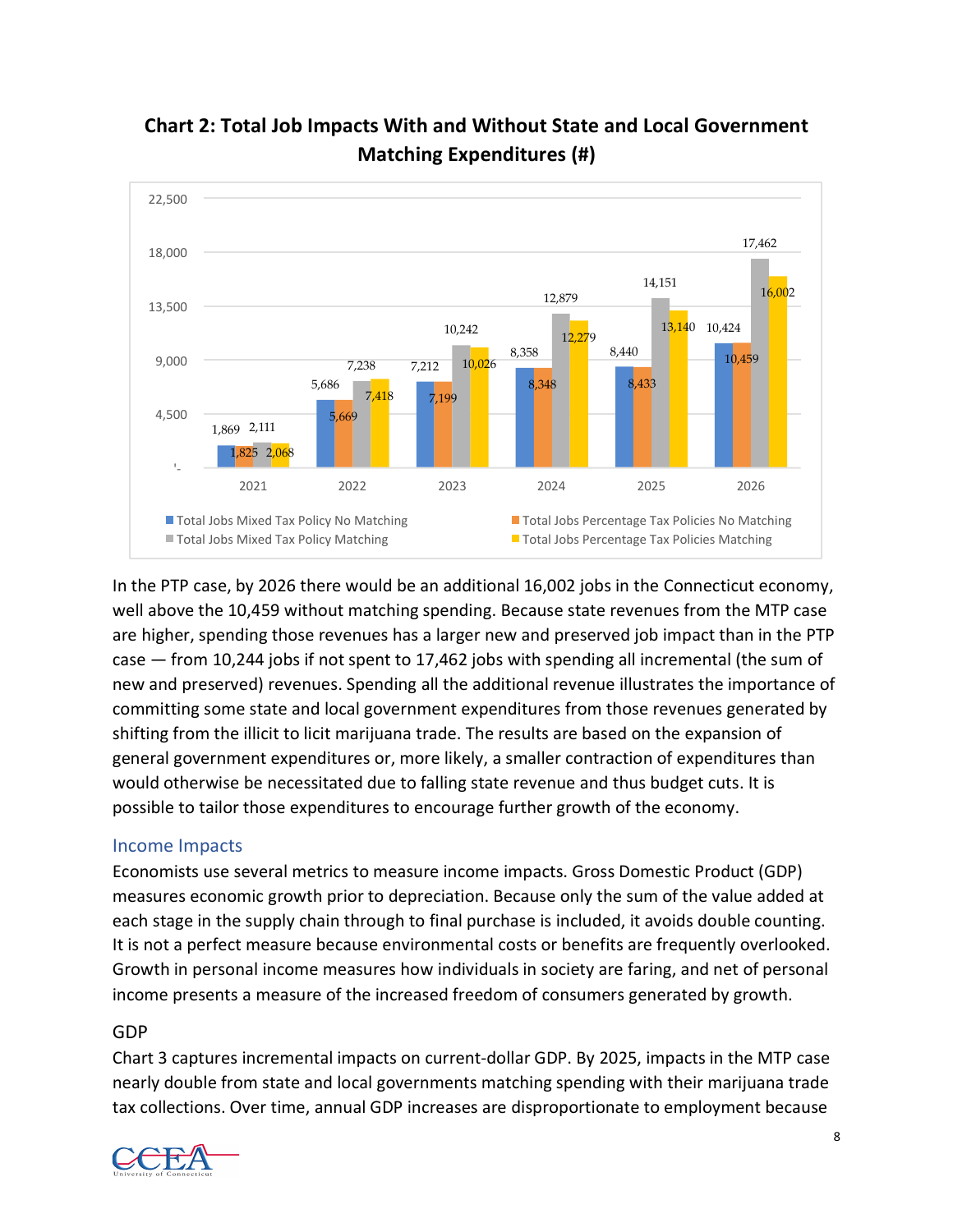of ongoing inflation and improving labor productivity. The gains are significant, reaching \$953 to \$957 million in 2026 without matching and \$1,574 to \$1,737 million with matching expenditures. In all but the first year of operations, with spending of the revenues by the state government, current-dollar annual GDP impacts exceed \$900 million. Because the MTP raises more taxes than the percentage tax policy case, matching spending delivers more impacts so that the larger GDP impacts come from the MTP case rather than the percentage tax scenario.



## **Chart 3: GDP Impacts with and without Matching State and Local Government Expenditures (Millions Current \$)**

#### DPI

Because disposable personal income (DPI) is a subset of personal income (PI) and PI is a subset of GDP, their increments are smaller than those in GDP, and DPI is smaller than PI, with the difference being personal income taxes. For purposes of this study, DPI is the relevant number because it provides the basis for incremental household consumption. If Connecticut saves the new tax revenue instead of spending it, the legalization of marijuana is projected to result in an increase in disposable personal income of \$722 to \$729 million in 2026 depending on the tax method. DPI more than doubles results from the first year of operations. Legalizing marijuana adds not only to choices concerning its consumption but also generally expands consumer choice by as much as 0.3% in 2025, inclusive of matching government expenditures. With government using these funds to preserve its expenditures by 2026, annual DPI impacts swell to \$1,209 million to \$1,340 million — over a billion dollars a year for Connecticut citizens to exercise freedom of choice over their expenditures.

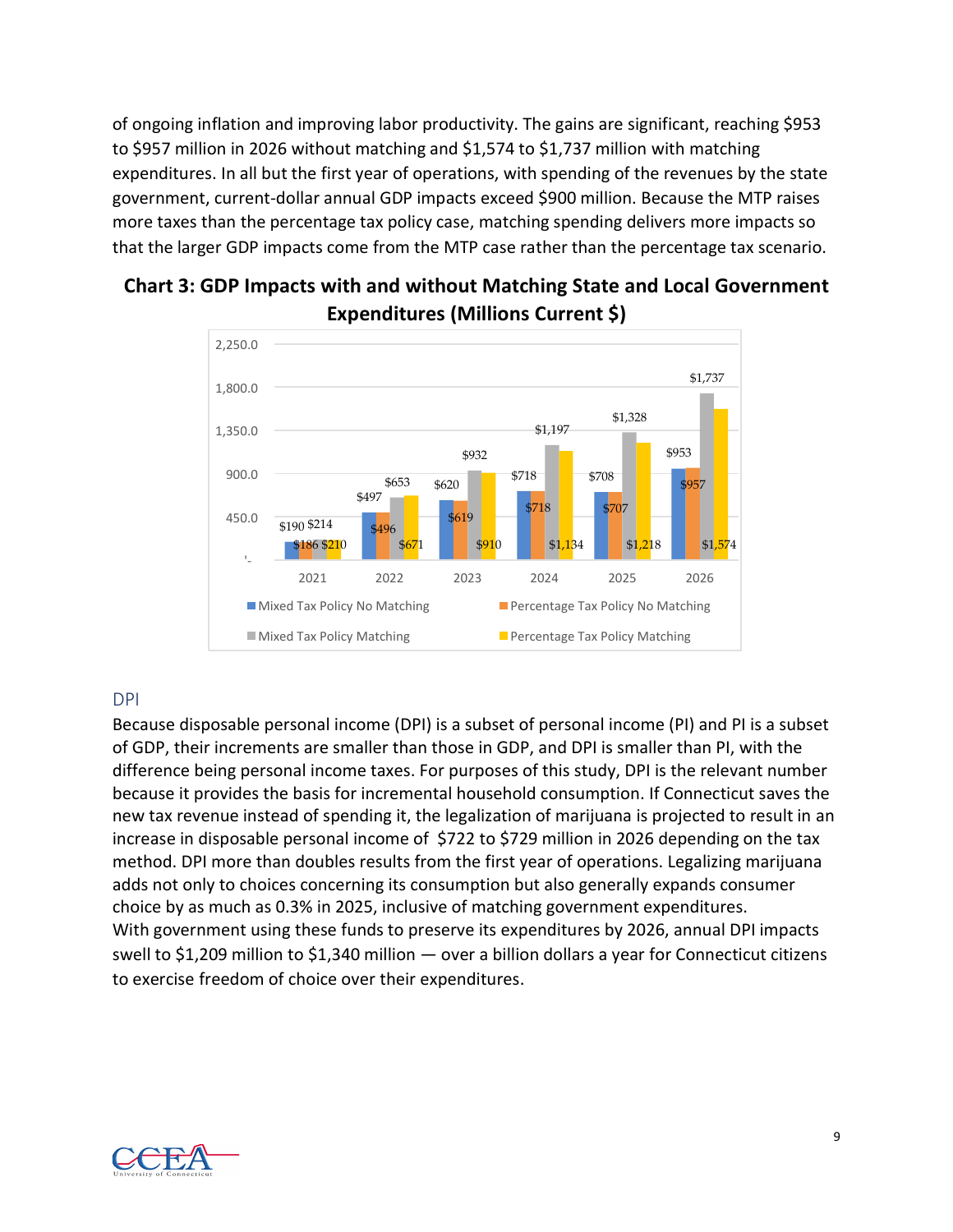## **Chart 4: Disposable Personal Income Impacts with and without Matching State and Local Government Expenditures (Millions Current \$)**



#### Fiscal Considerations

As Chart 5 indicates, by 2026 legalization of marijuana will generate additional income taxes of \$29 to \$55 million to the state depending on the chosen tax structure and whether or not money generated from those new revenues are spent by governments. Of the personal income taxes raised, 23.5% go to the state government and the remainder goes to the federal government. 

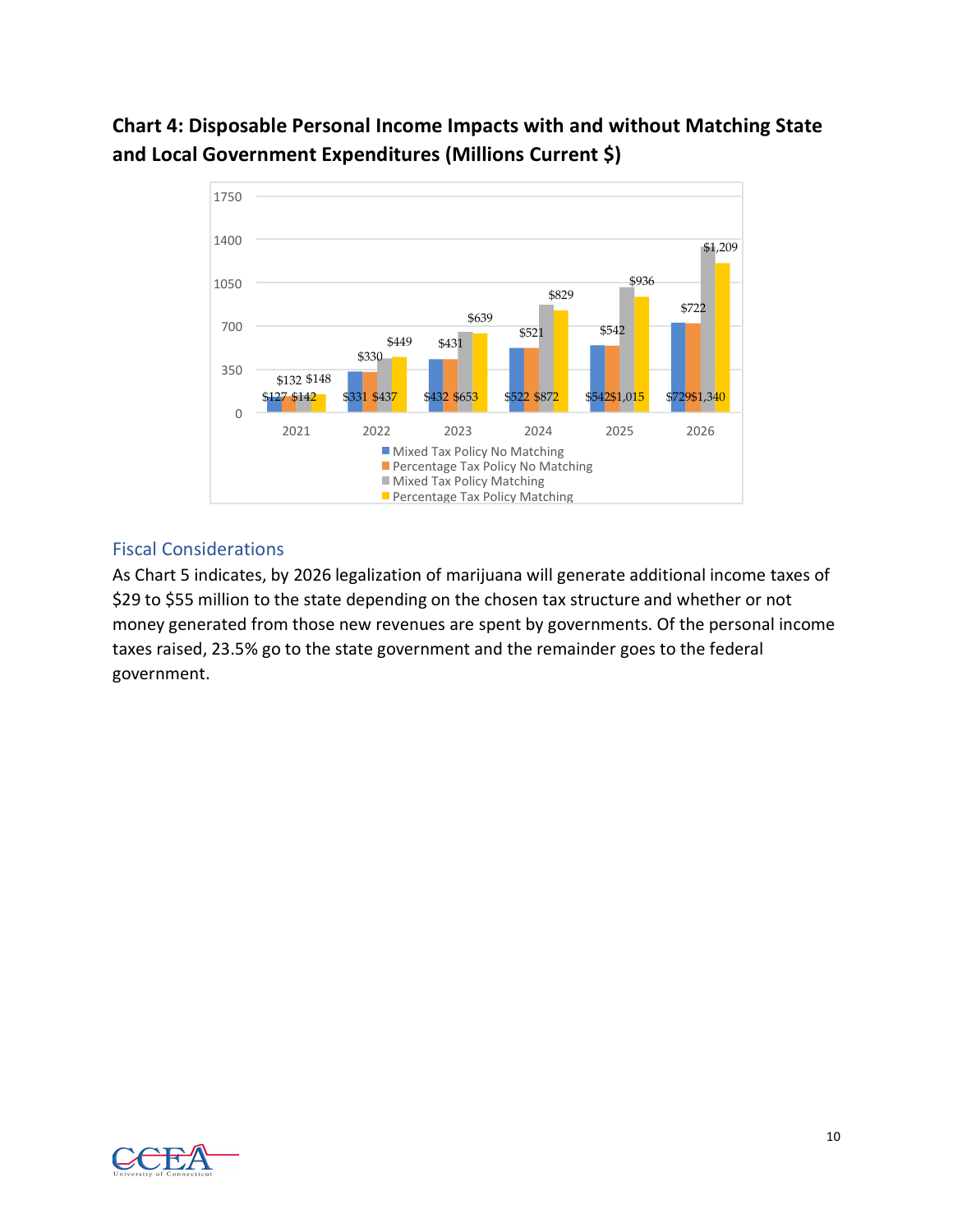

#### **Chart 5: Marijuana Impacts on Personal State Income Taxes (Millions Current \$)**

In addition to personal income tax revenues, CCEA has also estimated increased sales tax revenues arising from incremental personal consumption and other incremental state taxes accruing from heightened production to meet cannabis sales,<sup>4</sup> summarized in Table 5. Personal income taxes in this table pertain to those accruing from earnings of an expanded labor force and increased output attributable to increased economic activity. Similarly, sales taxes exclude those collected on marijuana but include them on personal consumption from incremental wages being earned by the expanded labor force.

<sup>&</sup>lt;sup>4</sup> In previous work, CCEA established that rather than putting selected items under sales tax a 3.9% rate on personal consumption would raise an equal amount of revenues, so that rate was applied to incremental personal consumption, identified in REMI to estimated state sales taxes. The two main sources of state revenues account for 66.6% of revenues raised by the state, so that information was used to estimate incremental state revenues.

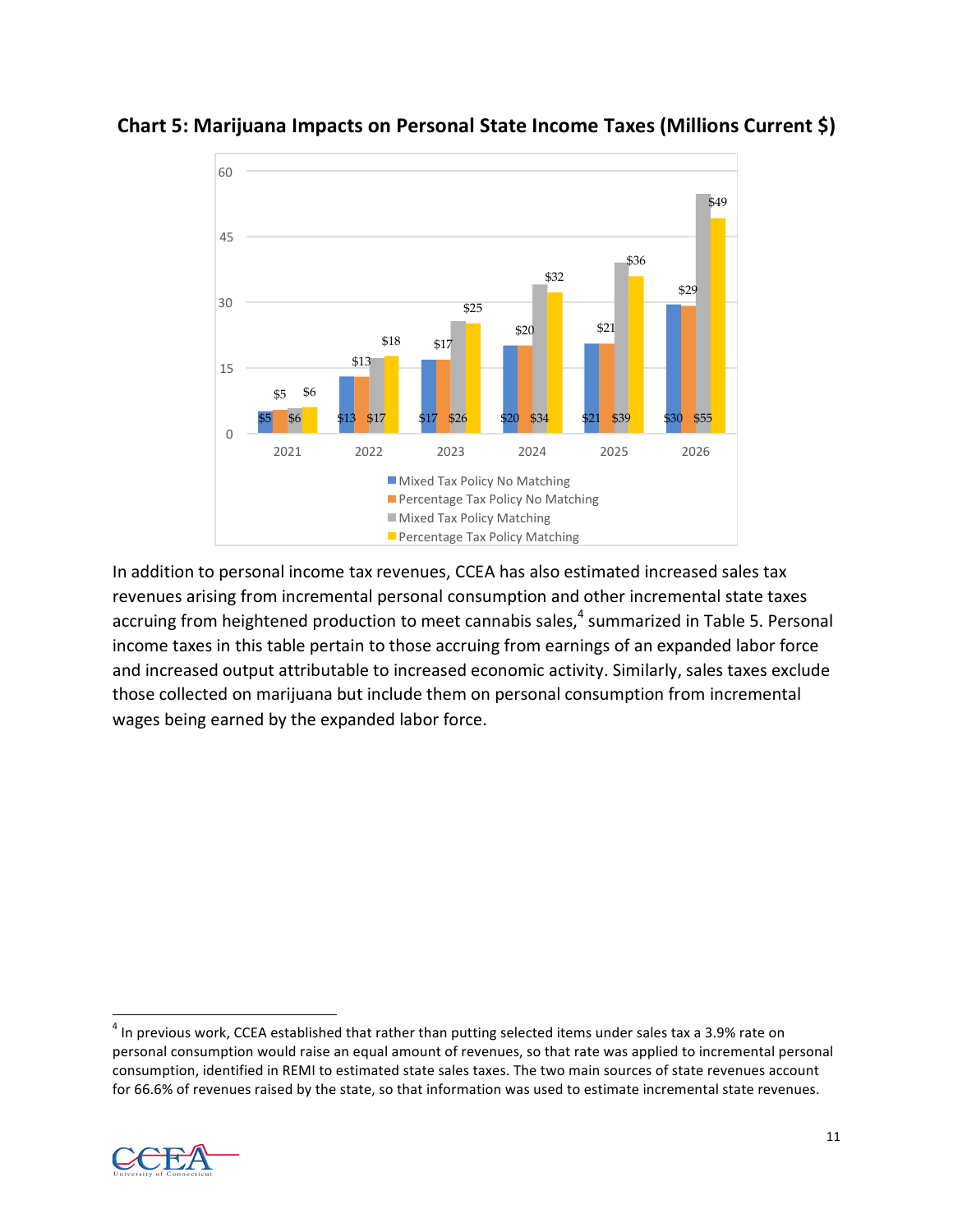| <b>MTP</b>                              | 2021  | 2022  | 2023  | 2024  | 2025  | 2026  |
|-----------------------------------------|-------|-------|-------|-------|-------|-------|
| <b>Saved surpluses</b>                  |       |       |       |       |       |       |
| Personal income tax                     | 5.18  | 13.06 | 16.95 | 20.19 | 20.58 | 29.52 |
| Sales taxes from additional consumption | 0.85  | 1.62  | 1.69  | 1.77  | 1.43  | 2.43  |
| Other state revenues                    | 2.97  | 7.23  | 9.18  | 10.81 | 10.84 | 15.74 |
| Total state revenues                    | 9.01  | 21.92 | 27.82 | 32.77 | 32.86 | 47.69 |
|                                         |       |       |       |       |       |       |
| <b>Spent surplus</b>                    |       |       |       |       |       |       |
| Personal income tax                     | 5.82  | 17.25 | 25.72 | 34.03 | 39.09 | 54.76 |
| Sales taxes from additional consumption | 0.96  | 2.32  | 3.07  | 3.90  | 4.22  | 6.02  |
| Other state revenues                    | 3.34  | 9.64  | 14.18 | 18.68 | 21.33 | 29.94 |
| Total state revenues                    | 10.12 | 29.22 | 42.97 | 56.61 | 64.64 | 90.72 |
|                                         |       |       |       |       |       |       |
| <b>PTP</b>                              |       |       |       |       |       |       |
| <b>Saved surpluses</b>                  |       |       |       |       |       |       |
| Personal income tax                     | 5.40  | 13.02 | 16.92 | 20.16 | 20.56 | 29.22 |
| Sales taxes from additional consumption | 0.80  | 1.62  | 1.68  | 1.76  | 1.42  | 2.49  |
| Other state revenues                    | 3.05  | 7.21  | 9.16  | 10.80 | 10.83 | 15.62 |
| Total state revenues                    | 9.25  | 21.86 | 27.76 | 32.72 | 32.81 | 47.33 |
|                                         |       |       |       |       |       |       |
| <b>Spent surplus</b>                    |       |       |       |       |       |       |
| Personal income tax                     | 6.04  | 17.74 | 25.15 | 32.28 | 35.94 | 49.28 |
| Sales taxes from additional consumption | 0.91  | 2.41  | 2.97  | 3.62  | 3.74  | 5.34  |
| Other state revenues                    | 3.42  | 9.92  | 13.85 | 17.68 | 19.54 | 26.90 |
| Total state revenues                    | 10.37 | 30.07 | 41.97 | 53.59 | 59.22 | 81.52 |

## **Table 5: Incremental Indirect State Revenues Accruing from Cannabis Production (Millions Current \$)**

Note: REMI-based estimates excluding direct taxes on marijuana growth and consumption.

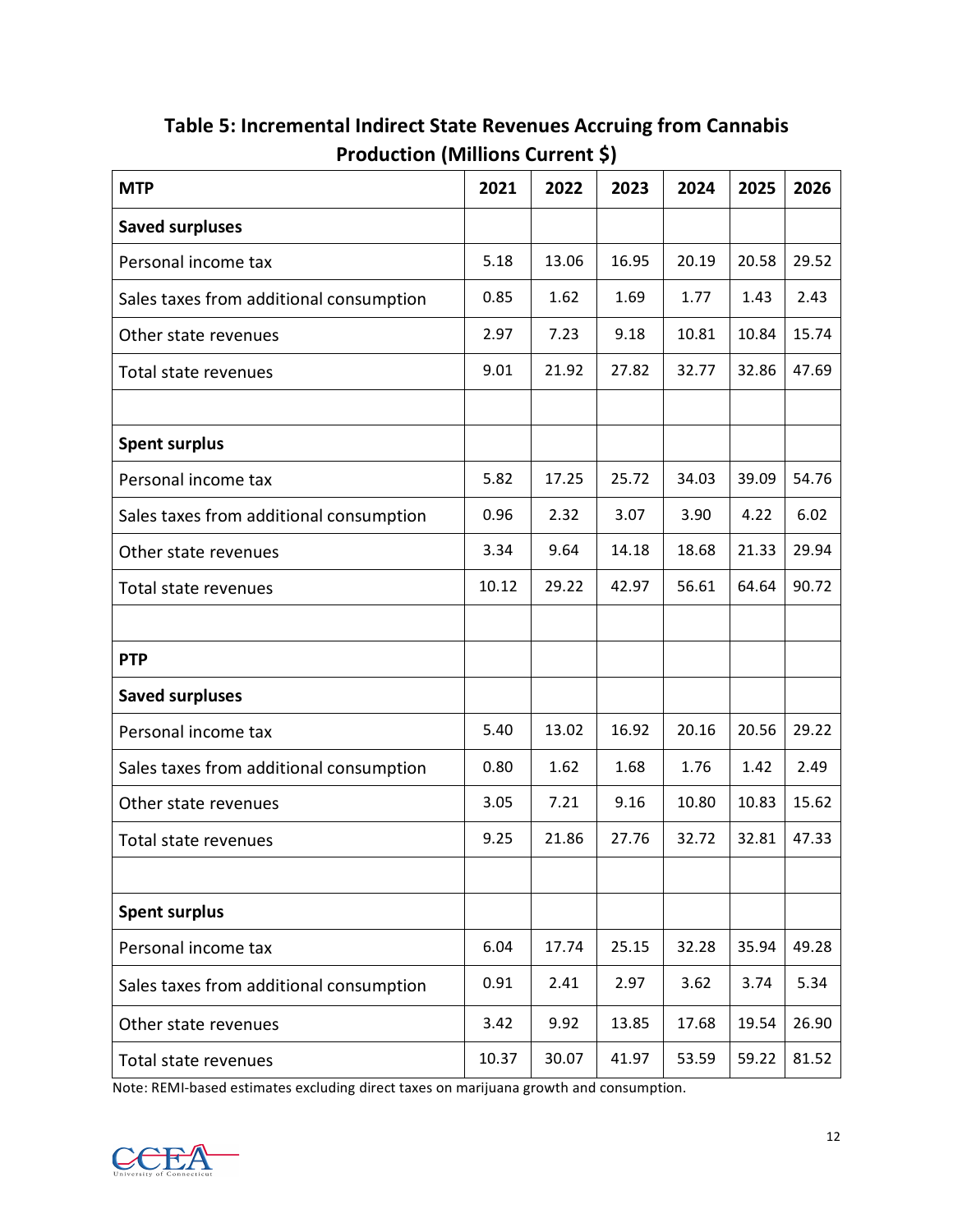Combining the information on direct taxes paid by the integrated marijuana industry in Table 1 and the incremental state revenues estimated in REMI, yields total incremental state revenues in Table 6. While the tax regimes above have little impact on comparative impacts prior to spending the surpluses, expenditures of the surpluses do have an impact because inclusion of the taxes collected under each tax regime do differ.

|                           | 2021   | 2022   | 2023   | 2024   | 2025   | 2026   | <b>Total</b> |
|---------------------------|--------|--------|--------|--------|--------|--------|--------------|
|                           | Start- | Year 1 | Year 2 | Year 3 | Year 4 | Year 5 | Years 1-5    |
|                           | Up     |        |        |        |        |        |              |
| <b>MTP</b>                |        |        |        |        |        |        |              |
| Direct                    |        | 35.20  | 86.70  | 139.10 | 185.10 | 223.10 | 667.60       |
| Indirect without spending | 9.01   | 21.92  | 27.82  | 32.77  | 32.86  | 47.69  | 163.06       |
| surplus                   |        |        |        |        |        |        |              |
| Total                     | 9.01   | 57.12  | 114.52 | 171.87 | 217.96 | 270.79 | 830.66       |
|                           |        |        |        |        |        |        |              |
| Indirect w/ spending      | 10.12  | 29.22  | 42.97  | 56.61  | 64.64  | 90.72  | 284.15       |
| surplus                   |        |        |        |        |        |        |              |
| Total                     | 10.12  | 64.42  | 129.67 | 195.71 | 249.74 | 313.82 | 951.75       |
| <b>PTP</b>                |        |        |        |        |        |        |              |
| Direct                    |        | 47.6   | 88.8   | 130.9  | 166.3  | 187.9  | 621.50       |
| Indirect without spending | 9.25   | 21.86  | 27.76  | 32.72  | 32.81  | 47.33  | 162.48       |
| surplus                   |        |        |        |        |        |        |              |
| Total                     | 9.25   | 69.46  | 116.56 | 163.62 | 199.11 | 235.23 | 783.98       |
|                           |        |        |        |        |        |        |              |
| Indirect w/spending       | 10.37  | 30.07  | 41.97  | 53.59  | 59.22  | 81.52  | 266.37       |
| surplus                   |        |        |        |        |        |        |              |
| Total                     | 10.37  | 77.67  | 130.77 | 184.49 | 225.52 | 269.42 | 887.87       |

**Table 6: Incremental State Revenues Accruing Directly and Indirectly from Cannabis Sales (Millions Current \$)**

Legalizing marijuana generates significant additional state revenues annually no matter which scenario or variation is chosen. Aggregate state revenues will vary depending on the tax regime adopted and whether initial surpluses are spent or saved to pay debt down. Spending all of the additional revenues will stimulate more growth, increasing total employment and incomes in the state. At a minimum, in year five of operations incremental state revenues will reach \$235 million but could reach \$314 million.

Table 7 contains the net surpluses generated under each tax scheme prior to any decision to spend them. In the fifth year of operations, these net revenues reach between \$224 and \$260

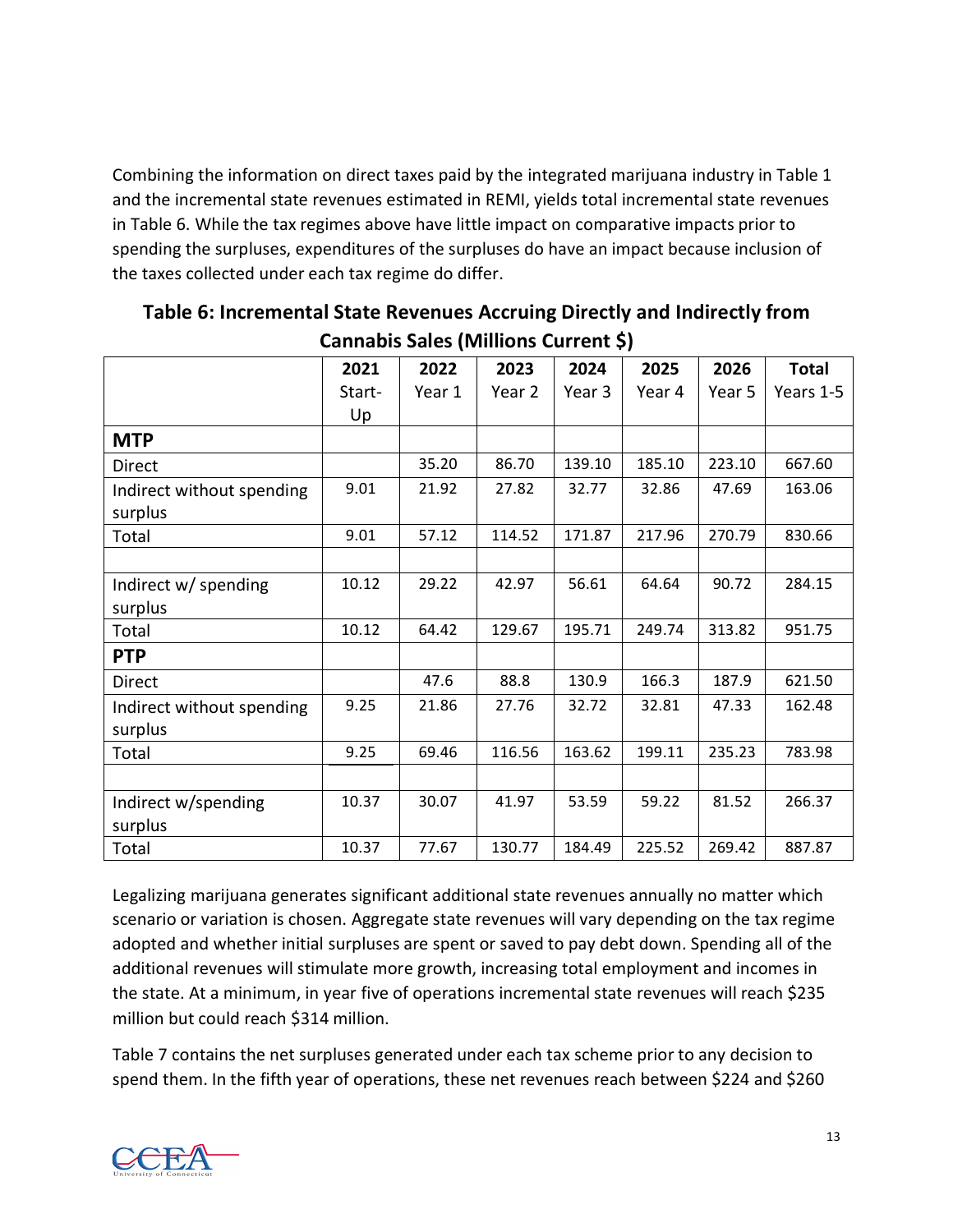million. When those revenues are spent, annual surpluses remaining over and above the direct taxes paid by the industry are generally positive but under \$4 million.

|                        | 2021 | 2022  | 2023   | 2024   | 2025   | 2026   |
|------------------------|------|-------|--------|--------|--------|--------|
| <b>MTP</b>             |      |       |        |        |        |        |
| Increased revenues     | 9.01 | 56.92 | 114.12 | 170.87 | 217.96 | 270.79 |
| Increased expenditures | 1.27 | 3.99  | 6.22   | 8.04   | 8.98   | 10.89  |
| Surplus                | 7.74 | 52.93 | 107.90 | 162.83 | 208.98 | 259.90 |
| <b>PTP</b>             |      |       |        |        |        |        |
| Increased revenues     | 9.25 | 69.46 | 116.56 | 163.62 | 199.11 | 235.23 |
| Increased expenditures | 1.25 | 3.97  | 6.21   | 8.02   | 8.97   | 10.90  |
| Surplus                | 8.00 | 65.48 | 110.36 | 155.60 | 190.15 | 224.34 |

**Table 7: State Surpluses (Millions Current \$)**

Over the initial start-up year and the first five years of operations, the integrated marijuana industry will generate \$622 to \$669 million in direct tax revenue for the state, depending on the tax regime. Adding in additional revenue from induced and indirect activities raises aggregate state revenues over the six years to \$793 to \$840 million. If the state either uses these new revenues to expand services or to curtail future cutbacks arising from extraordinary expenditures during COVID-19, CCEA estimates the total state revenue impacts for these six years will reach \$898 to \$962 million.

#### **Conclusion**

This analysis shows that legalization of marijuana will deliver significant benefits to Connecticut in terms of jobs, household income, and both state and local revenues. The analysis is also conservative as CCEA worked on the basis of modest assumptions about the likely pattern of growth. Further, the study does not include other benefits such as those that would result from bringing an illicit business, including quality control over consumables, within the purview of the state. In the face of the staggering disruption the COVID-19 pandemic has caused, this new industry would also enhance the path to economic recovery.